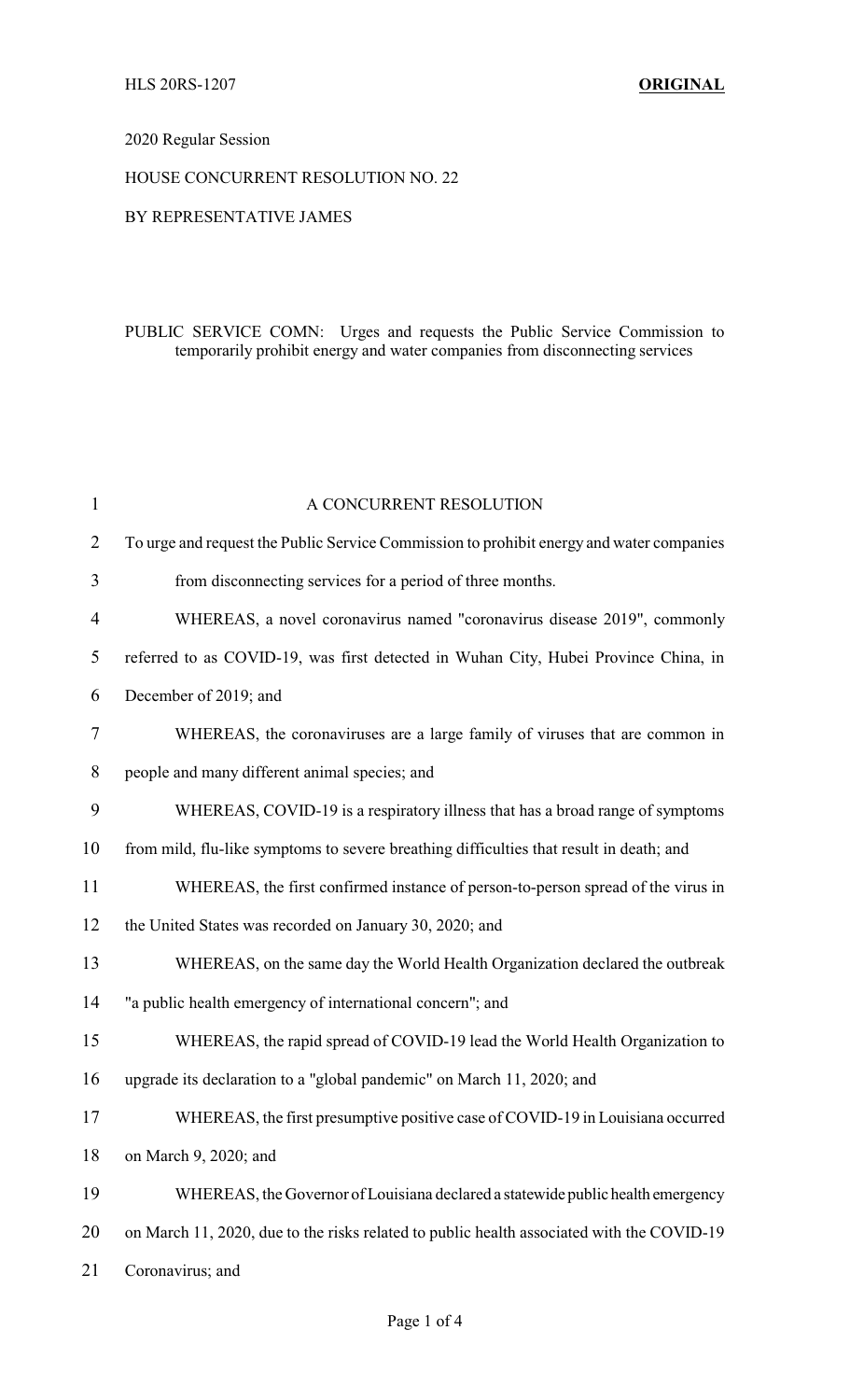| $\mathbf{1}$             | WHEREAS, presently there is no vaccine to protect against COVID-19, there is a                  |
|--------------------------|-------------------------------------------------------------------------------------------------|
| $\overline{2}$           | high probability of widespread exposure, and the disease poses an imminent threat to            |
| 3                        | Louisiana citizens; and                                                                         |
| $\overline{\mathcal{A}}$ | WHEREAS, according to the Centers for Disease Control (CDC), "older adults and                  |
| 5                        | those with severe underlying chronic medical conditions such as heart disease, lung disease,    |
| 6                        | or diabetes seem to be at a higher risk for developing more serious complications from the      |
| $\overline{7}$           | COVID-19 illness"; and                                                                          |
| 8                        | WHEREAS, the CDC recommends people wash their hands often with soap and                         |
| 9                        | water for at least twenty seconds, especially after they have been in a public place, or after  |
| 10                       | blowing their nose, coughing, or sneezing and also recommends the use of detergent to keep      |
| 11                       | items clean; and                                                                                |
| 12                       | WHEREAS, on March 13, 2020, President Donald J. Trump declared a national                       |
| 13                       | emergency over the COVID-19 Coronavirus outbreak; and                                           |
| 14                       | WHEREAS, as of March 16, 2020, Louisiana reports 114 COVID-19 cases and two                     |
| 15                       | deaths from the virus; and                                                                      |
| 16                       | WHEREAS, the Public Service Commission is charged with ensuring a regulatory                    |
| 17                       | balance that enables utilities to provide customers with safe, adequate, and reliable services, |
| 18                       | at rates that are just, reasonable, equitable, and economically efficient; and                  |
| 19                       | WHEREAS, the Public Service Commission has jurisdiction over publicly owned                     |
| 20                       | utilities providing electric, water, waste water, natural gas, and telecommunications services; |
| 21                       | and                                                                                             |
| 22                       | WHEREAS, in the interest of protecting public health, the Public Service                        |
| 23                       | Commission should temporarily suspend disconnection of electric or gas service to               |
| 24                       | residential customers for nonpayment; and                                                       |
| 25                       | WHEREAS, the impact of the coronavirus in the state could cause economic                        |
| 26                       | suffering for many, specifically those who become sick or are forced to miss work, which        |
| 27                       | also may ultimately result in job loss; and                                                     |
| 28                       | WHEREAS, utility companies in New York agreed to a no-disconnect policy at the                  |
| 29                       | request of Governor Andrew Cuomo and the New York State Department of Public Service;           |
| 30                       | and                                                                                             |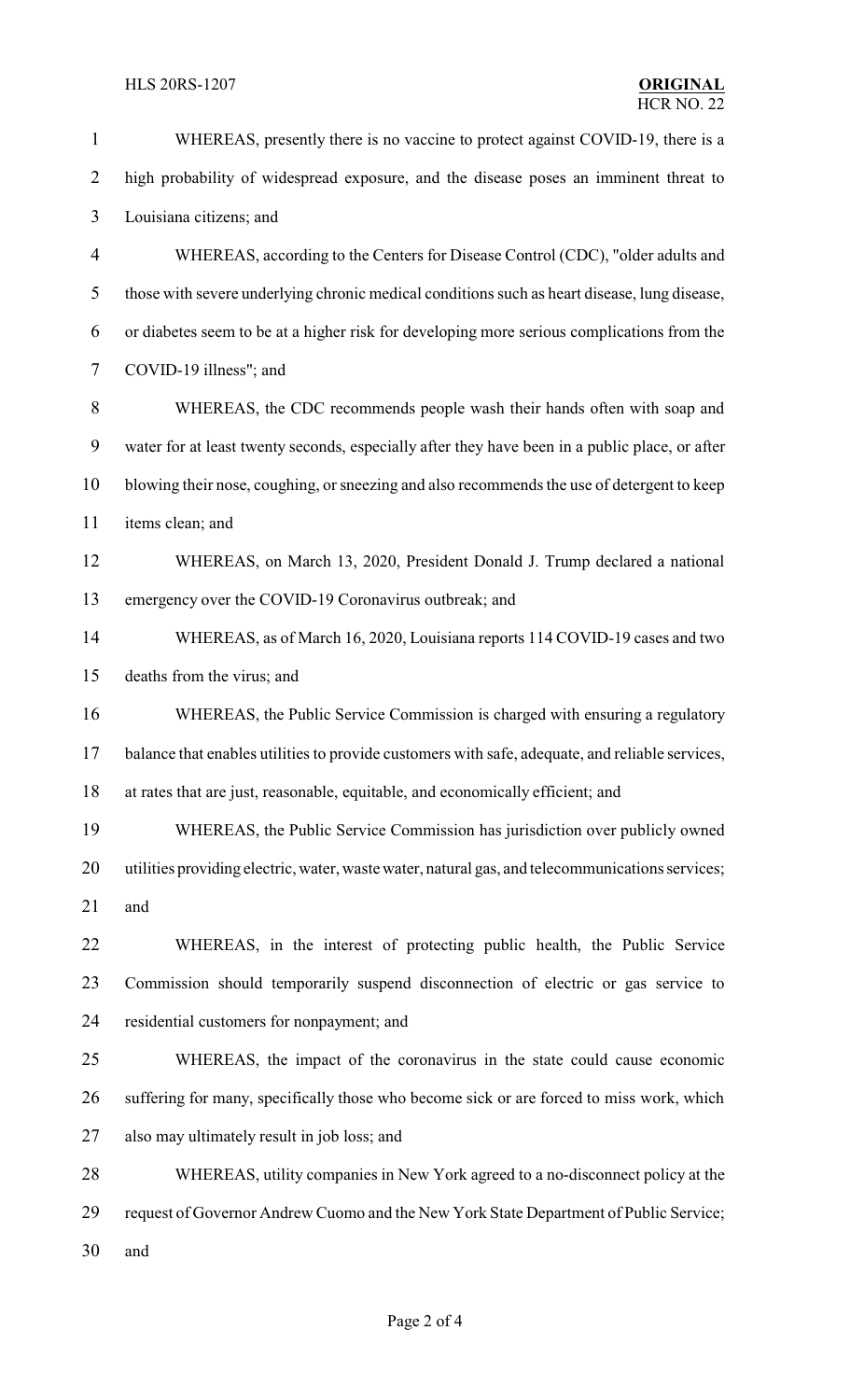WHEREAS, major private water companies in New York also agreed to suspend shut-offs during the pandemic; and WHEREAS, on March 13, 2020, the West Virginia Public Service Commission urged all public utility companies in the state to suspend service terminations effective immediately, with exceptions for safety and customer requests; and WHEREAS, in the past, when Louisiana has experienced severe temperatures during both the winter summer months, electric and gas companies suspended service terminations for nonpayment in the interest of public safety and health; and WHEREAS, similar actions were taken after Hurricane Katrina impacted Louisiana; and WHEREAS, the COVID-19 pandemic has already created financial burdens for many residents of Louisiana and those burdens may continue increasing for the disadvantaged; and WHEREAS, suspending utility disconnections and decreasing the financial impact that residents may face will alleviate much of the inevitable financial stress that will result 16 from the COVID-19 Coronavirus; and WHEREAS, in the interest of public safety and preventing the spread of COVID-19 and given the severity of the COVID-19 Coronavirus and the uncertainty surrounding the impact it may have on Louisiana residents, the Public Service Commission should prohibit the suspension of utility services to ensure that those enduring financial strain and those members of disadvantaged communities will not have concerns about keeping critical utility services connected. THEREFORE BE IT RESOLVED, that the Legislature of Louisiana does hereby urge and request the Public Service Commission to prohibit energy and water companies from disconnecting utility services for a period of three months. BE IT FURTHER RESOLVED, that a copy of this Resolution be transmitted to the secretary of the Public Service Commission.